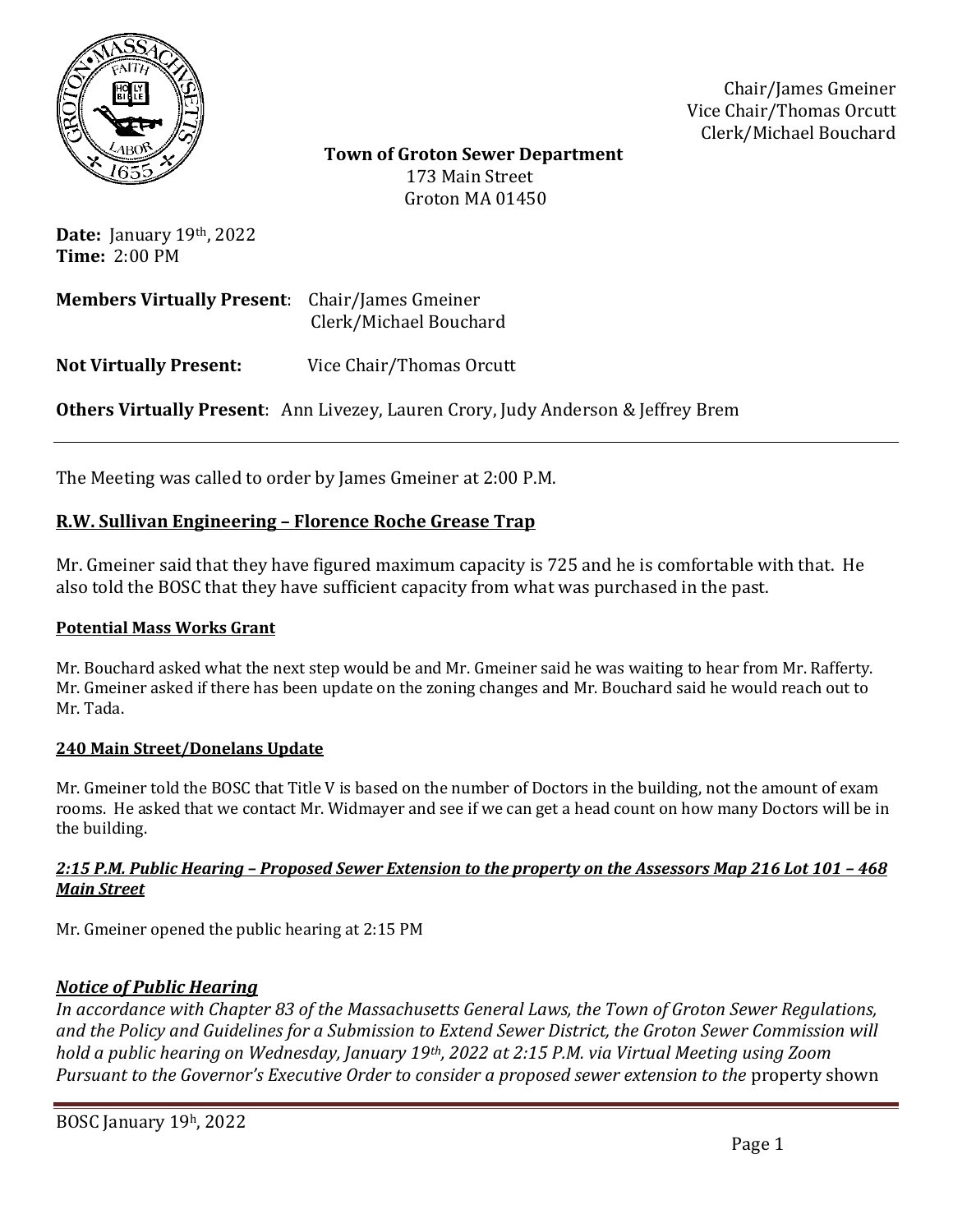*on Assessors' Map 216, Lot 101. Please see Meeting posted at <https://www.grotonma.gov/events/> for details regarding Zoom meeting information.*

Mr. Brem told the BOSC that he has sent out all the certified letters and submitted the receipts to Ms. Livezey. He told the BOSC that he is here on behalf of 467-478 Main Street and said that lot 98-99 are in the district and he would like to add 101 to the district. He said it is currently zoned residential and 98-99 are zoned as general business. Mr. Brem shared a copy of his letter that he submitted with answers to all the questions on the application.

- 1. The request is being made for an age restricted housing project consisting of 24-units.
- 2. Proposed use will be residential.
- 3. Time frame is this summer of 2022 and tie into sewer end 2022/2023.
- 4. Capacity would be 4-housing units  $\omega$  150/gpd per unit = 600 gpd
- 5. Location Assessor ID Map 216 Lot 101
- 6. Proposed path would be through parcel 2 over to new internal private roadways to Main Street Sewer.
- 7. Mr. Brem has not applied for any permits yet and is hoping to meet with the necessary boards in the next 2- 3 months.

Mr. Brem said that there is a potential for a definition change for age restricted housing, the current definition does not comply and he is hoping it gets changed at the next town meeting. He is working with the Planning Board on this and cannot do much until town meeting. Mr. Gmeiner asked if he was still intending to do age restricted housing and Mr. Brem said "yes". He said the current zoning is single family zoned and the current zoning requires 2 acres and this lot is 1.5. Mr. Gmeiner asked what modifications to the town zoning are you talking about, he said there has been definition talks about affordable units and being part of subsiding units and all those laws have changed and do not comply with the current regulations and the Planning Board is aware of this.

Mr. Bouchard asked about the rules and regulations and asked if he was saying Groton's zoning not in step with state regulations. Mr. Brem replied "yes" and said he is working with the Planning Board on changing this. Mr. Brem said he has submitted a zoning change and another option would be to have (10) residents sign a petition to propose a change at town meeting.

Mr. Gmeiner did ask Mr. Brem if he had any research on over 55 housing in Groton. Mr. Brem said he did some research and there is a need for it and it is in the master plan. He said the regulations state these communities should should be near business and is his is across from Mill Run and close to the Rail Trail, so he feels it would work.

Mr. Bouchard said the two buildings that are there have septic and asked if they will be decommissioned. Mr. Brem said he thinks they have sewer, but the other building predates sewer and thinks that one is not connected. Mr. Brem said this property is currently vacant and not connected. Mr. Gmeiner said this property could support a septic system, but taking project as a whole it would be better for (4) units being age restricted housing rather than a single family up there with septic. Mr. Brem said the alternative would be to do duplex units and they would be (6) bedrooms x 110/gpd for a total of 660 a day and this project would be less and would be connected to the sewer.

### **Mr. Bouchard made a motion to close the public hearing at 2:40 and Mr. Gmeiner seconded and the motion passed unanimously.** Roll Call: Gmeiner-Aye & Bouchard-Aye

Mr. Gmeiner said there is available capacity for 600 gpd and even though there may be an alternative available, he feels this would degrade the entire project having part septic and it would add additional gallons to the soils. Also, if there is an age restricted plan and if it is 2 acres it will end up with a boundary going across and part of the parcel would be in the sewer district and the other part would not. Mr. Gmeiner feels this is good economically for the town. He noted that notice had been sent to all abutters and none had appeared or sent comments regarding the project. Mr. Bouchard agrees and there is a need that is identified in the master plan and it enhances the idea or

BOSC January 19h, 2022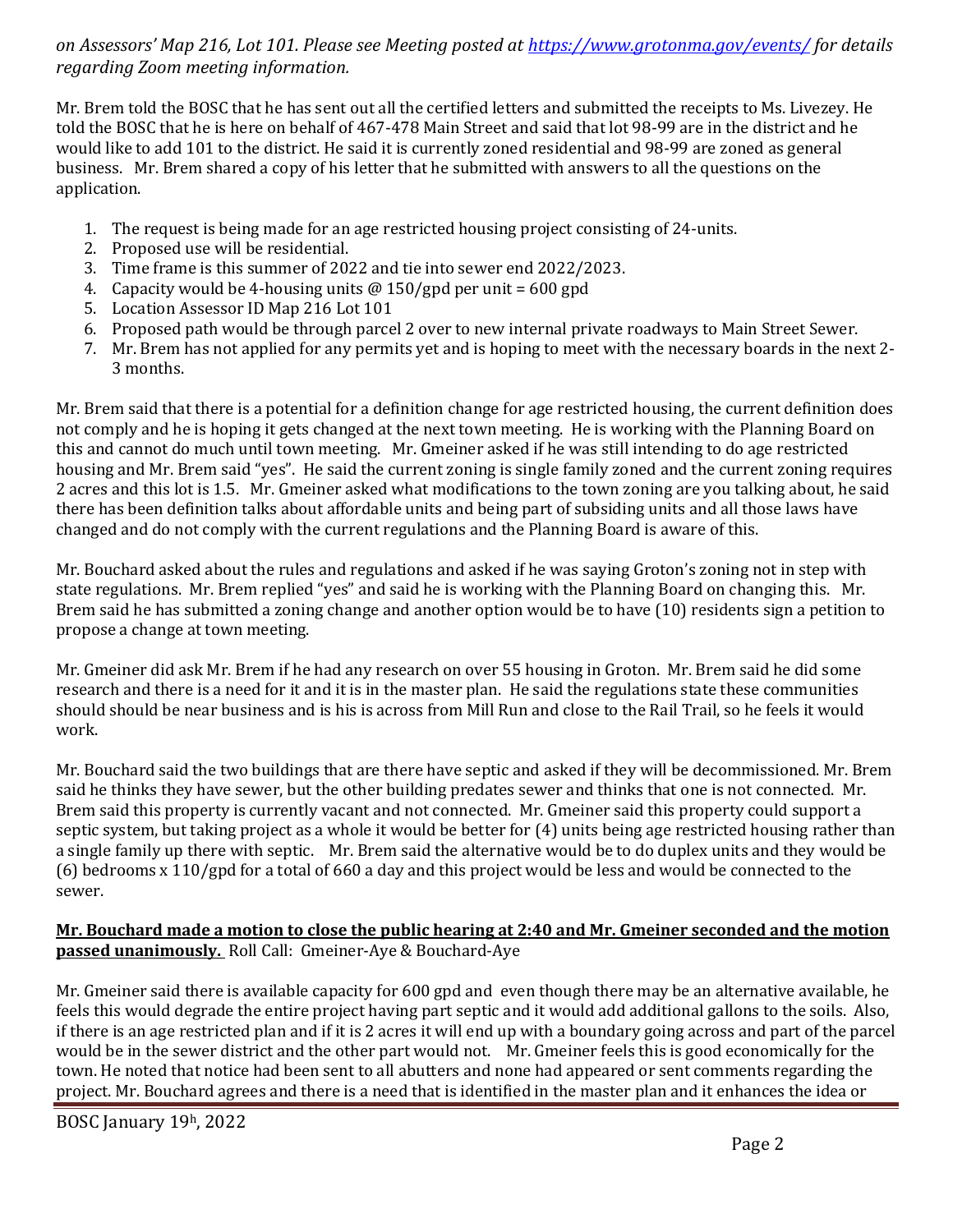providing senior housing and would be create more tax revenue for the town. Mr. Brem also added that the infrastructure to the road will be private and there would be no impact on the town services.

Mr. Bouchard said Ms. Anderson posted a comment saying "that nobody was opposed to the Omni Plan that is adjacent to this property".

#### **Mr. Bouchard made a motion to reopen the public meeting at 2:50 for the purpose of looking at the draft article for town meeting, Mr. Gmeiner seconded and the motion passed unanimously.** Roll Call: Gmeiner-Aye & Bouchard-Aye

Mr. Gmeiner said they will submit Article #3 and Mr. Bouchard added that all costs to connect and develop are on the applicant and Mr. Brem responded "yes he is aware".

### **Mr. Bouchard made a motion to close the public meeting at 2:52, Mr. Gmeiner seconded and the motion passed unanimously.** Roll Call: Gmeiner-Aye & Bouchard-Aye

Mr. Bouchard shared the following information from the Sewer Guidelines with Mr. Brem

- All costs of design and construction are borne by the applicant
- Connection fees and all other applicable fees are borne by the connecting party
- All work is to be performed by an approved licensed drainlayer.
- The Sewer Commission approves the design and construction plan, using an outside consultant. Costs incurred by the Commission are to be borne by applicant.
- Design and construction contractors are to be engaged by the applicant.
- All necessary permits are the responsibility of the applicant.

#### **Mr. Bouchard made a motion that the BOSC supports Article#3 that was read at the public hearing for the spring 2022 town meeting Mr. Gmeiner seconded and the motion passed unanimously.** Roll Call: Gmeiner-Aye & Bouchard-Aye

Mr. Gmeiner said they will forward the article to the select board. Mr. Gmeiner said we just ask for them to put on and tell them the BOSC has had a hearing and approved it. He also suggested to Mr. Brem that he should be prepared at town meeting to make a presentation.

### **797 Boston Road – Sewer Connection**

Discussion completed – Removed from Agenda

### **436 Main Street**

No update at this time

### **45 West Street – Sewer Connection**

Discussion completed – Removed from Agenda

### **Review I&I Study**

No new information, waiting to hear from Mr. Rafferty